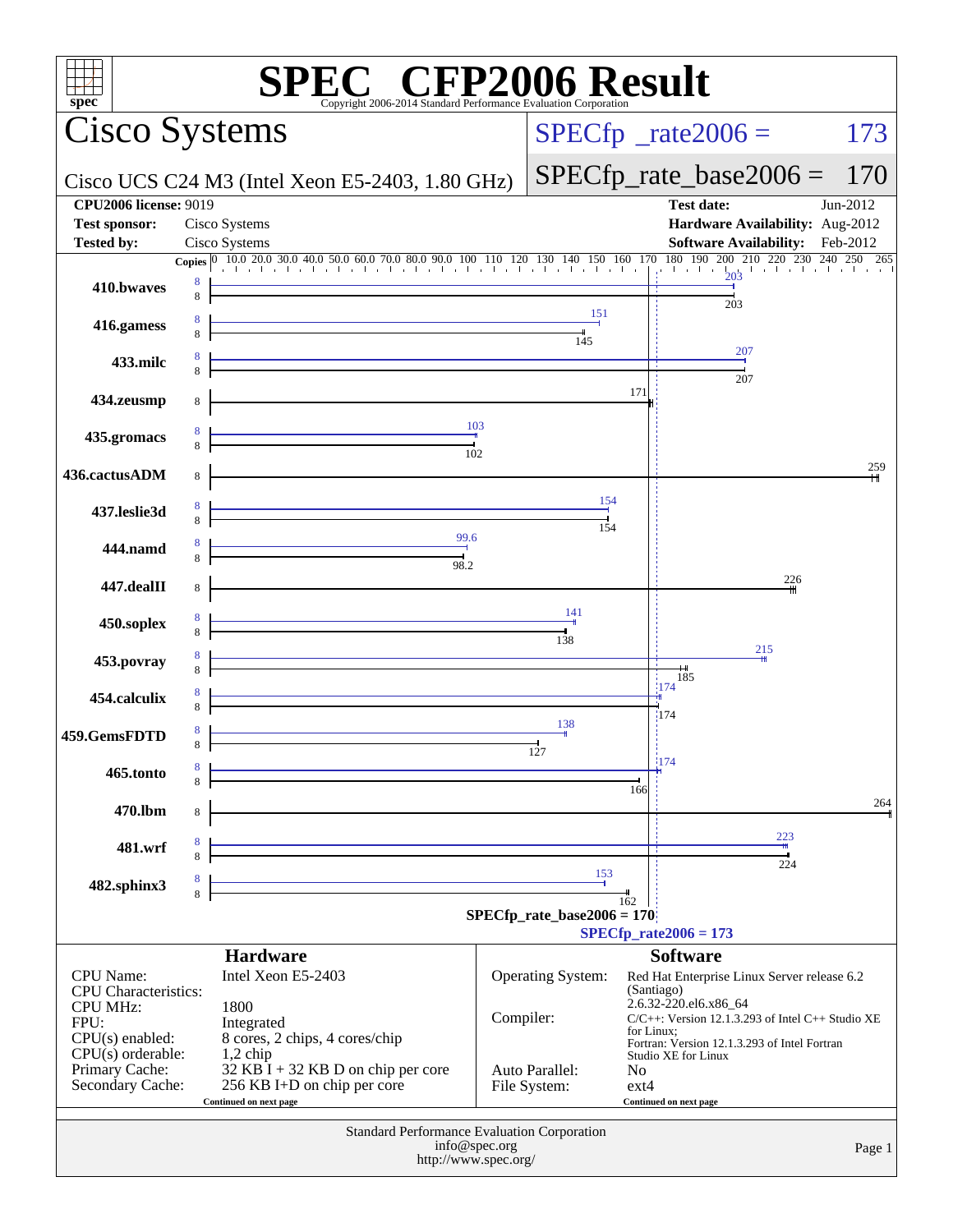

### **[Submit Notes](http://www.spec.org/auto/cpu2006/Docs/result-fields.html#SubmitNotes)**

[481.wrf](http://www.spec.org/auto/cpu2006/Docs/481.wrf.html) 8 399 224 398 225 **[399](http://www.spec.org/auto/cpu2006/Docs/result-fields.html#Median) [224](http://www.spec.org/auto/cpu2006/Docs/result-fields.html#Median)** 8 399 224 **[400](http://www.spec.org/auto/cpu2006/Docs/result-fields.html#Median) [223](http://www.spec.org/auto/cpu2006/Docs/result-fields.html#Median)** 402 222 [482.sphinx3](http://www.spec.org/auto/cpu2006/Docs/482.sphinx3.html) 8 965 161 959 163 **[962](http://www.spec.org/auto/cpu2006/Docs/result-fields.html#Median) [162](http://www.spec.org/auto/cpu2006/Docs/result-fields.html#Median)** 8 1018 153 **[1020](http://www.spec.org/auto/cpu2006/Docs/result-fields.html#Median) [153](http://www.spec.org/auto/cpu2006/Docs/result-fields.html#Median)** 1020 153 Results appear in the [order in which they were run.](http://www.spec.org/auto/cpu2006/Docs/result-fields.html#RunOrder) Bold underlined text [indicates a median measurement.](http://www.spec.org/auto/cpu2006/Docs/result-fields.html#Median)

 The numactl mechanism was used to bind copies to processors. The config file option 'submit' was used to generate numactl commands to bind each copy to a specific processor. For details, please see the config file.

#### **[Operating System Notes](http://www.spec.org/auto/cpu2006/Docs/result-fields.html#OperatingSystemNotes)**

Stack size set to unlimited using "ulimit -s unlimited"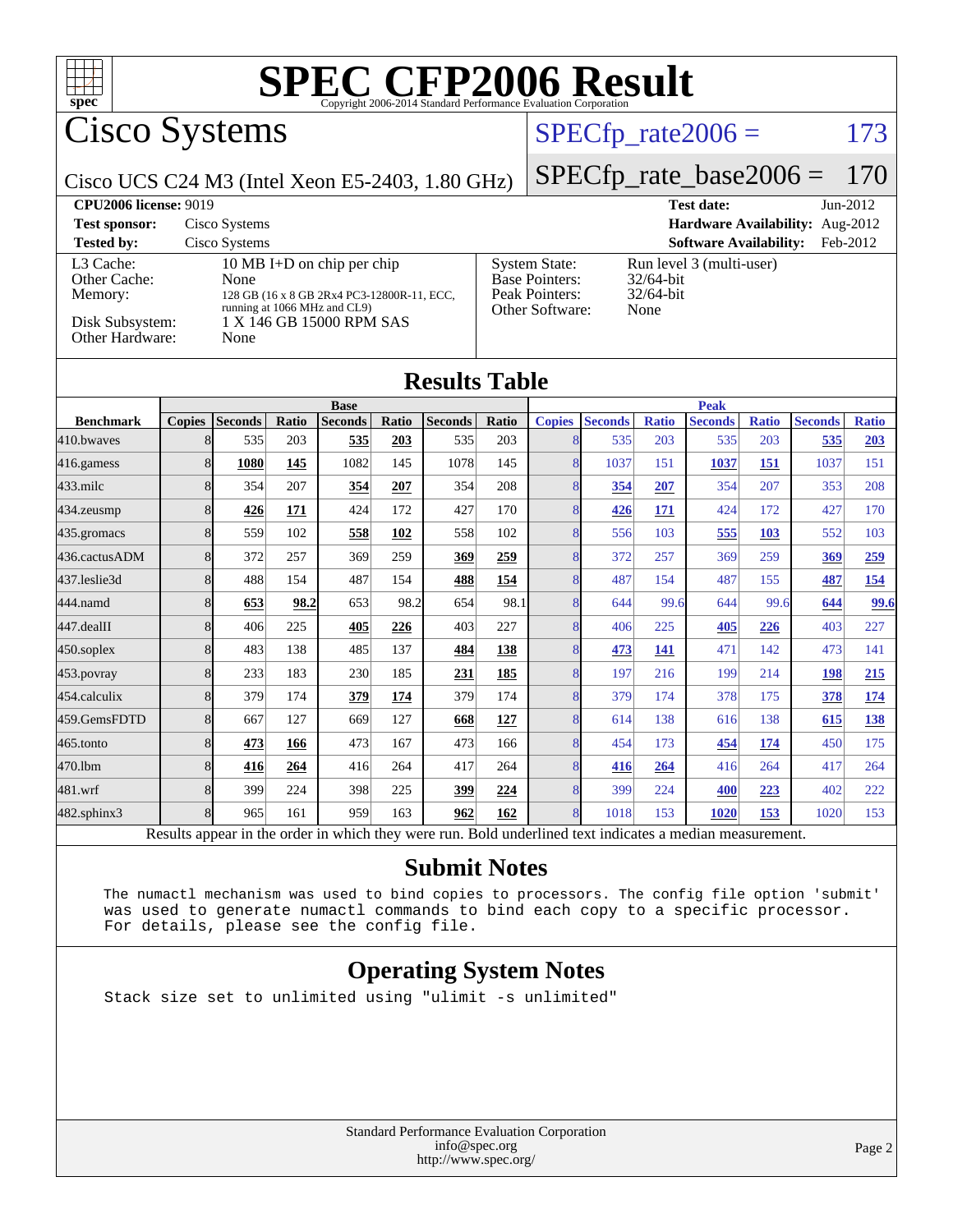

Cisco Systems

 $SPECTp\_rate2006 = 173$ 

Cisco UCS C24 M3 (Intel Xeon E5-2403, 1.80 GHz)

[SPECfp\\_rate\\_base2006 =](http://www.spec.org/auto/cpu2006/Docs/result-fields.html#SPECfpratebase2006) 170

**[Tested by:](http://www.spec.org/auto/cpu2006/Docs/result-fields.html#Testedby)** Cisco Systems **[Software Availability:](http://www.spec.org/auto/cpu2006/Docs/result-fields.html#SoftwareAvailability)** Feb-2012

**[CPU2006 license:](http://www.spec.org/auto/cpu2006/Docs/result-fields.html#CPU2006license)** 9019 **[Test date:](http://www.spec.org/auto/cpu2006/Docs/result-fields.html#Testdate)** Jun-2012 **[Test sponsor:](http://www.spec.org/auto/cpu2006/Docs/result-fields.html#Testsponsor)** Cisco Systems **[Hardware Availability:](http://www.spec.org/auto/cpu2006/Docs/result-fields.html#HardwareAvailability)** Aug-2012

#### **[Platform Notes](http://www.spec.org/auto/cpu2006/Docs/result-fields.html#PlatformNotes)**

Standard Performance Evaluation Corporation [info@spec.org](mailto:info@spec.org) Sysinfo program /opt/cpu2006-1.2/config/sysinfo.rev6800 \$Rev: 6800 \$ \$Date:: 2011-10-11 #\$ 6f2ebdff5032aaa42e583f96b07f99d3 running on localhost.localdomain Tue Jun 19 16:54:18 2012 This section contains SUT (System Under Test) info as seen by some common utilities. To remove or add to this section, see: <http://www.spec.org/cpu2006/Docs/config.html#sysinfo> From /proc/cpuinfo model name : Intel(R) Xeon(R) CPU E5-2403 0 @ 1.80GHz 2 "physical id"s (chips) 8 "processors" cores, siblings (Caution: counting these is hw and system dependent. The following excerpts from /proc/cpuinfo might not be reliable. Use with caution.) cpu cores : 4 siblings : 4 physical 0: cores 0 1 2 3 physical 1: cores 0 1 2 3 cache size : 10240 KB From /proc/meminfo<br>MemTotal: 99042980 kB HugePages\_Total: 0<br>Hugepagesize: 2048 kB Hugepagesize: /usr/bin/lsb\_release -d Red Hat Enterprise Linux Server release 6.2 (Santiago) From /etc/\*release\* /etc/\*version\* redhat-release: Red Hat Enterprise Linux Server release 6.2 (Santiago) system-release: Red Hat Enterprise Linux Server release 6.2 (Santiago) system-release-cpe: cpe:/o:redhat:enterprise\_linux:6server:ga:server uname -a: Linux localhost.localdomain 2.6.32-220.el6.x86\_64 #1 SMP Wed Nov 9 08:03:13 EST 2011 x86\_64 x86\_64 x86\_64 GNU/Linux run-level 3 Jun 19 15:48 SPEC is set to: /opt/cpu2006-1.2 Filesystem Type Size Used Avail Use% Mounted on<br>
/dev/sda1 ext4 134G 11G 118G 8% / ext4 134G 11G 118G Additional information from dmidecode: Memory: 12x 0xCE00 M393B1K70DH0-YK0 8 GB 1600 MHz 2 rank (End of data from sysinfo program)

<http://www.spec.org/>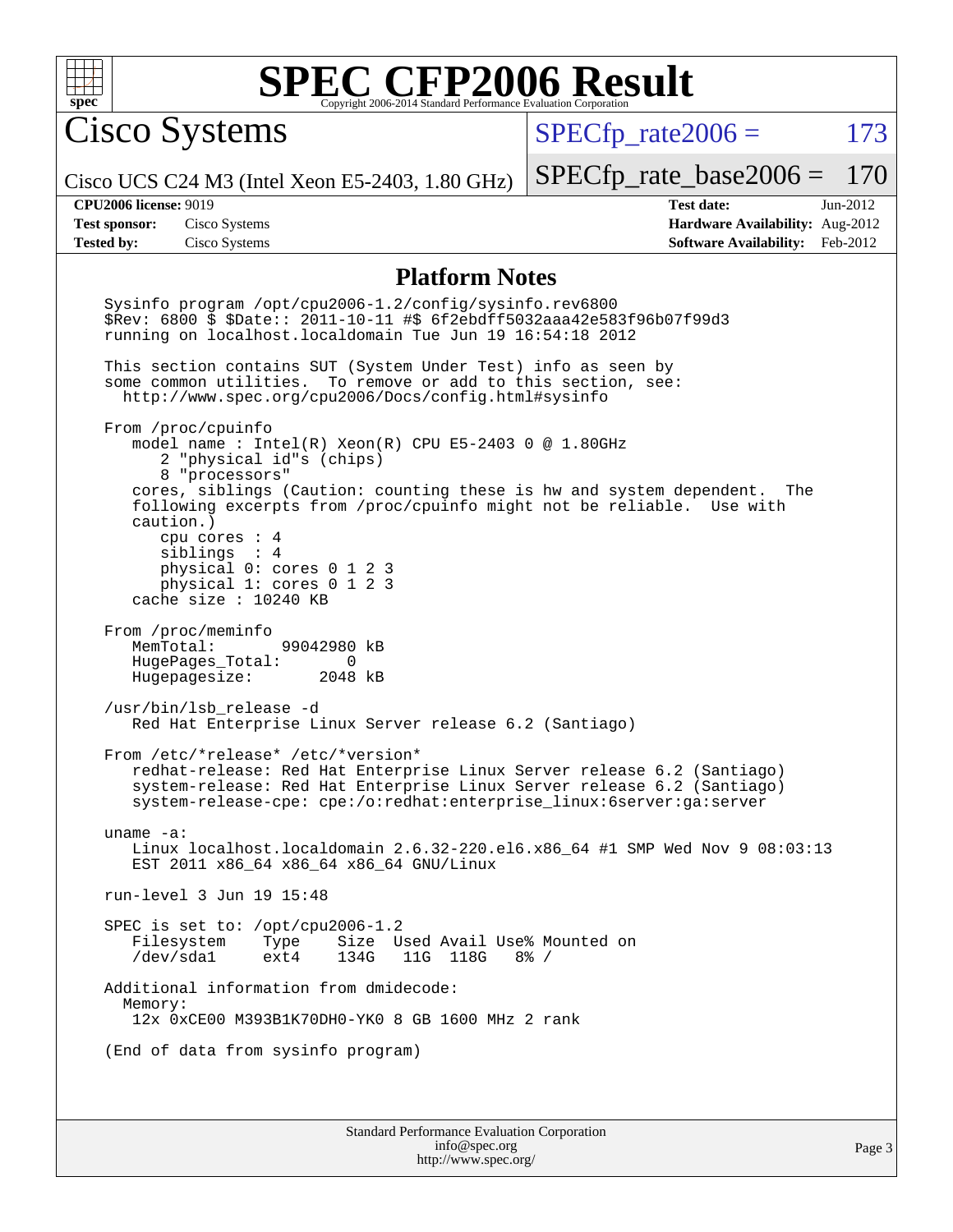

Cisco Systems

 $SPECTp\_rate2006 = 173$ 

Cisco UCS C24 M3 (Intel Xeon E5-2403, 1.80 GHz)

[SPECfp\\_rate\\_base2006 =](http://www.spec.org/auto/cpu2006/Docs/result-fields.html#SPECfpratebase2006) 170

**[Test sponsor:](http://www.spec.org/auto/cpu2006/Docs/result-fields.html#Testsponsor)** Cisco Systems **[Hardware Availability:](http://www.spec.org/auto/cpu2006/Docs/result-fields.html#HardwareAvailability)** Aug-2012

**[CPU2006 license:](http://www.spec.org/auto/cpu2006/Docs/result-fields.html#CPU2006license)** 9019 **[Test date:](http://www.spec.org/auto/cpu2006/Docs/result-fields.html#Testdate)** Jun-2012 **[Tested by:](http://www.spec.org/auto/cpu2006/Docs/result-fields.html#Testedby)** Cisco Systems **[Software Availability:](http://www.spec.org/auto/cpu2006/Docs/result-fields.html#SoftwareAvailability)** Feb-2012

#### **[General Notes](http://www.spec.org/auto/cpu2006/Docs/result-fields.html#GeneralNotes)**

Environment variables set by runspec before the start of the run:  $LD_LIBRARY_PATH = "/opt/cpu2006-1.2/libs/32:/opt/cpu2006-1.2/libs/64"$ Binaries compiled on a system with 2 X Intel Xeon E5-2690 CPU + 128 GB memory using RHEL 6.2 Transparent Huge Pages enabled with: echo always > /sys/kernel/mm/redhat\_transparent\_hugepage/enabled Filesystem page cache cleared with: echo 1> /proc/sys/vm/drop\_caches

### **[Base Compiler Invocation](http://www.spec.org/auto/cpu2006/Docs/result-fields.html#BaseCompilerInvocation)**

[C benchmarks](http://www.spec.org/auto/cpu2006/Docs/result-fields.html#Cbenchmarks): [icc -m64](http://www.spec.org/cpu2006/results/res2012q3/cpu2006-20120702-23330.flags.html#user_CCbase_intel_icc_64bit_0b7121f5ab7cfabee23d88897260401c)

[C++ benchmarks:](http://www.spec.org/auto/cpu2006/Docs/result-fields.html#CXXbenchmarks) [icpc -m64](http://www.spec.org/cpu2006/results/res2012q3/cpu2006-20120702-23330.flags.html#user_CXXbase_intel_icpc_64bit_bedb90c1146cab66620883ef4f41a67e)

[Fortran benchmarks](http://www.spec.org/auto/cpu2006/Docs/result-fields.html#Fortranbenchmarks): [ifort -m64](http://www.spec.org/cpu2006/results/res2012q3/cpu2006-20120702-23330.flags.html#user_FCbase_intel_ifort_64bit_ee9d0fb25645d0210d97eb0527dcc06e)

[Benchmarks using both Fortran and C](http://www.spec.org/auto/cpu2006/Docs/result-fields.html#BenchmarksusingbothFortranandC): [icc -m64](http://www.spec.org/cpu2006/results/res2012q3/cpu2006-20120702-23330.flags.html#user_CC_FCbase_intel_icc_64bit_0b7121f5ab7cfabee23d88897260401c) [ifort -m64](http://www.spec.org/cpu2006/results/res2012q3/cpu2006-20120702-23330.flags.html#user_CC_FCbase_intel_ifort_64bit_ee9d0fb25645d0210d97eb0527dcc06e)

 $4101$ ,  $\sqrt{p}$ 

#### **[Base Portability Flags](http://www.spec.org/auto/cpu2006/Docs/result-fields.html#BasePortabilityFlags)**

| 410.0Waves: -DSPEC CPU LP04                 |                                                                |
|---------------------------------------------|----------------------------------------------------------------|
| 416.gamess: -DSPEC_CPU_LP64                 |                                                                |
| 433.milc: -DSPEC CPU LP64                   |                                                                |
| 434.zeusmp: -DSPEC_CPU_LP64                 |                                                                |
| 435.gromacs: -DSPEC_CPU_LP64 -nofor_main    |                                                                |
| 436.cactusADM: -DSPEC CPU LP64 -nofor main  |                                                                |
| 437.leslie3d: -DSPEC CPU LP64               |                                                                |
| 444.namd: -DSPEC CPU LP64                   |                                                                |
| 447.dealII: -DSPEC CPU LP64                 |                                                                |
| 450.soplex: -DSPEC_CPU_LP64                 |                                                                |
| 453.povray: -DSPEC_CPU_LP64                 |                                                                |
| 454.calculix: - DSPEC CPU LP64 - nofor main |                                                                |
| 459.GemsFDTD: -DSPEC CPU LP64               |                                                                |
| 465.tonto: - DSPEC CPU LP64                 |                                                                |
| 470.1bm: - DSPEC CPU LP64                   |                                                                |
|                                             | 481.wrf: -DSPEC CPU_LP64 -DSPEC_CPU_CASE_FLAG -DSPEC_CPU_LINUX |
| 482.sphinx3: -DSPEC_CPU_LP64                |                                                                |
|                                             |                                                                |

### **[Base Optimization Flags](http://www.spec.org/auto/cpu2006/Docs/result-fields.html#BaseOptimizationFlags)**

[C benchmarks](http://www.spec.org/auto/cpu2006/Docs/result-fields.html#Cbenchmarks):

[-xAVX](http://www.spec.org/cpu2006/results/res2012q3/cpu2006-20120702-23330.flags.html#user_CCbase_f-xAVX) [-ipo](http://www.spec.org/cpu2006/results/res2012q3/cpu2006-20120702-23330.flags.html#user_CCbase_f-ipo) [-O3](http://www.spec.org/cpu2006/results/res2012q3/cpu2006-20120702-23330.flags.html#user_CCbase_f-O3) [-no-prec-div](http://www.spec.org/cpu2006/results/res2012q3/cpu2006-20120702-23330.flags.html#user_CCbase_f-no-prec-div) [-static](http://www.spec.org/cpu2006/results/res2012q3/cpu2006-20120702-23330.flags.html#user_CCbase_f-static) [-opt-prefetch](http://www.spec.org/cpu2006/results/res2012q3/cpu2006-20120702-23330.flags.html#user_CCbase_f-opt-prefetch) [-auto-p32](http://www.spec.org/cpu2006/results/res2012q3/cpu2006-20120702-23330.flags.html#user_CCbase_f-auto-p32) [-ansi-alias](http://www.spec.org/cpu2006/results/res2012q3/cpu2006-20120702-23330.flags.html#user_CCbase_f-ansi-alias) [-opt-mem-layout-trans=3](http://www.spec.org/cpu2006/results/res2012q3/cpu2006-20120702-23330.flags.html#user_CCbase_f-opt-mem-layout-trans_a7b82ad4bd7abf52556d4961a2ae94d5) Continued on next page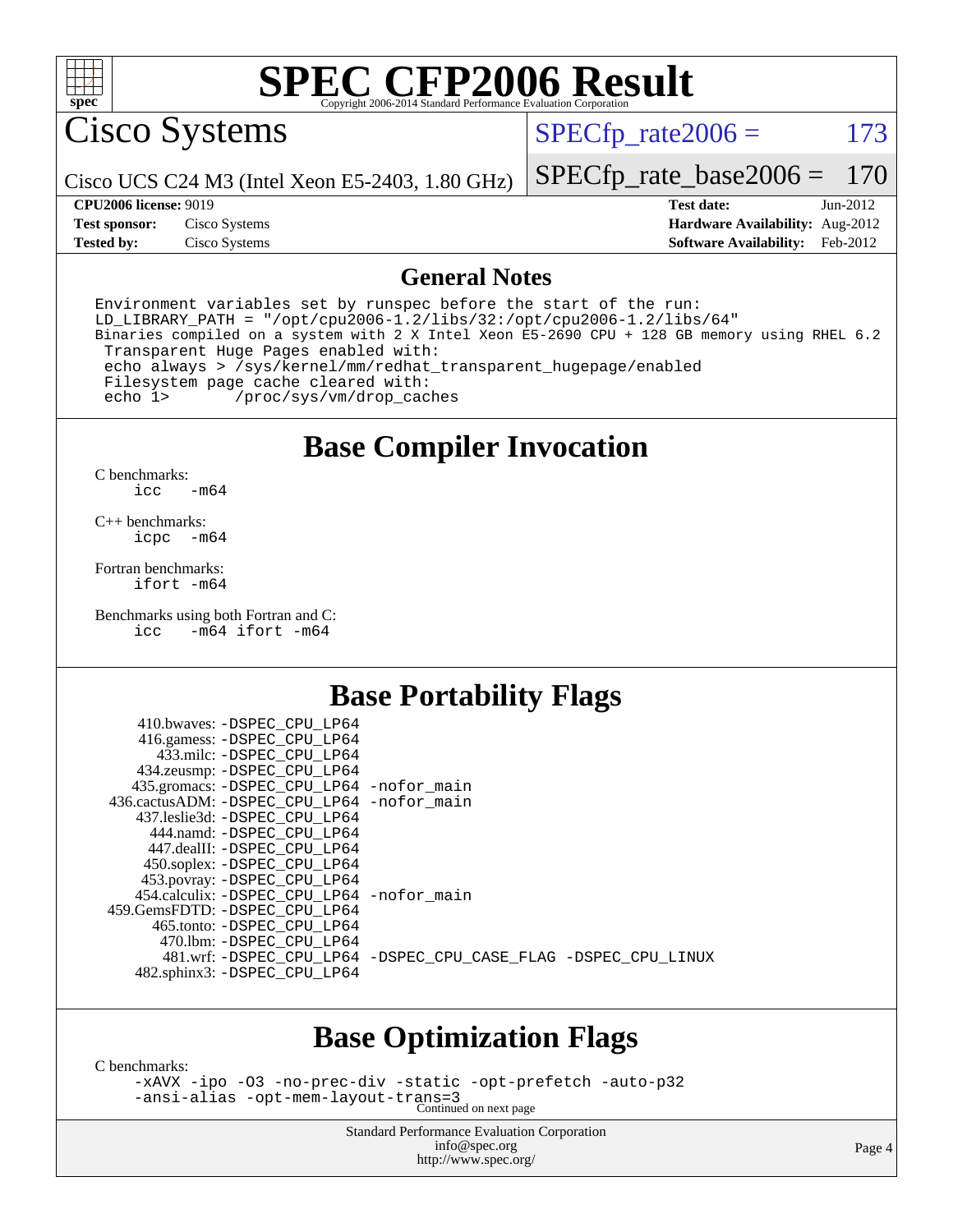

Cisco Systems

 $SPECTp\_rate2006 = 173$ 

[SPECfp\\_rate\\_base2006 =](http://www.spec.org/auto/cpu2006/Docs/result-fields.html#SPECfpratebase2006) 170

Cisco UCS C24 M3 (Intel Xeon E5-2403, 1.80 GHz)

**[CPU2006 license:](http://www.spec.org/auto/cpu2006/Docs/result-fields.html#CPU2006license)** 9019 **[Test date:](http://www.spec.org/auto/cpu2006/Docs/result-fields.html#Testdate)** Jun-2012 **[Test sponsor:](http://www.spec.org/auto/cpu2006/Docs/result-fields.html#Testsponsor)** Cisco Systems **[Hardware Availability:](http://www.spec.org/auto/cpu2006/Docs/result-fields.html#HardwareAvailability)** Aug-2012 **[Tested by:](http://www.spec.org/auto/cpu2006/Docs/result-fields.html#Testedby)** Cisco Systems **[Software Availability:](http://www.spec.org/auto/cpu2006/Docs/result-fields.html#SoftwareAvailability)** Feb-2012

### **[Base Optimization Flags \(Continued\)](http://www.spec.org/auto/cpu2006/Docs/result-fields.html#BaseOptimizationFlags)**

[C++ benchmarks:](http://www.spec.org/auto/cpu2006/Docs/result-fields.html#CXXbenchmarks) [-xAVX](http://www.spec.org/cpu2006/results/res2012q3/cpu2006-20120702-23330.flags.html#user_CXXbase_f-xAVX) [-ipo](http://www.spec.org/cpu2006/results/res2012q3/cpu2006-20120702-23330.flags.html#user_CXXbase_f-ipo) [-O3](http://www.spec.org/cpu2006/results/res2012q3/cpu2006-20120702-23330.flags.html#user_CXXbase_f-O3) [-no-prec-div](http://www.spec.org/cpu2006/results/res2012q3/cpu2006-20120702-23330.flags.html#user_CXXbase_f-no-prec-div) [-static](http://www.spec.org/cpu2006/results/res2012q3/cpu2006-20120702-23330.flags.html#user_CXXbase_f-static) [-opt-prefetch](http://www.spec.org/cpu2006/results/res2012q3/cpu2006-20120702-23330.flags.html#user_CXXbase_f-opt-prefetch) [-auto-p32](http://www.spec.org/cpu2006/results/res2012q3/cpu2006-20120702-23330.flags.html#user_CXXbase_f-auto-p32) [-ansi-alias](http://www.spec.org/cpu2006/results/res2012q3/cpu2006-20120702-23330.flags.html#user_CXXbase_f-ansi-alias) [-opt-mem-layout-trans=3](http://www.spec.org/cpu2006/results/res2012q3/cpu2006-20120702-23330.flags.html#user_CXXbase_f-opt-mem-layout-trans_a7b82ad4bd7abf52556d4961a2ae94d5) [Fortran benchmarks](http://www.spec.org/auto/cpu2006/Docs/result-fields.html#Fortranbenchmarks): [-xAVX](http://www.spec.org/cpu2006/results/res2012q3/cpu2006-20120702-23330.flags.html#user_FCbase_f-xAVX) [-ipo](http://www.spec.org/cpu2006/results/res2012q3/cpu2006-20120702-23330.flags.html#user_FCbase_f-ipo) [-O3](http://www.spec.org/cpu2006/results/res2012q3/cpu2006-20120702-23330.flags.html#user_FCbase_f-O3) [-no-prec-div](http://www.spec.org/cpu2006/results/res2012q3/cpu2006-20120702-23330.flags.html#user_FCbase_f-no-prec-div) [-static](http://www.spec.org/cpu2006/results/res2012q3/cpu2006-20120702-23330.flags.html#user_FCbase_f-static) [-opt-prefetch](http://www.spec.org/cpu2006/results/res2012q3/cpu2006-20120702-23330.flags.html#user_FCbase_f-opt-prefetch)

[Benchmarks using both Fortran and C](http://www.spec.org/auto/cpu2006/Docs/result-fields.html#BenchmarksusingbothFortranandC):

[-xAVX](http://www.spec.org/cpu2006/results/res2012q3/cpu2006-20120702-23330.flags.html#user_CC_FCbase_f-xAVX) [-ipo](http://www.spec.org/cpu2006/results/res2012q3/cpu2006-20120702-23330.flags.html#user_CC_FCbase_f-ipo) [-O3](http://www.spec.org/cpu2006/results/res2012q3/cpu2006-20120702-23330.flags.html#user_CC_FCbase_f-O3) [-no-prec-div](http://www.spec.org/cpu2006/results/res2012q3/cpu2006-20120702-23330.flags.html#user_CC_FCbase_f-no-prec-div) [-static](http://www.spec.org/cpu2006/results/res2012q3/cpu2006-20120702-23330.flags.html#user_CC_FCbase_f-static) [-opt-prefetch](http://www.spec.org/cpu2006/results/res2012q3/cpu2006-20120702-23330.flags.html#user_CC_FCbase_f-opt-prefetch) [-auto-p32](http://www.spec.org/cpu2006/results/res2012q3/cpu2006-20120702-23330.flags.html#user_CC_FCbase_f-auto-p32) [-ansi-alias](http://www.spec.org/cpu2006/results/res2012q3/cpu2006-20120702-23330.flags.html#user_CC_FCbase_f-ansi-alias) [-opt-mem-layout-trans=3](http://www.spec.org/cpu2006/results/res2012q3/cpu2006-20120702-23330.flags.html#user_CC_FCbase_f-opt-mem-layout-trans_a7b82ad4bd7abf52556d4961a2ae94d5)

### **[Peak Compiler Invocation](http://www.spec.org/auto/cpu2006/Docs/result-fields.html#PeakCompilerInvocation)**

[C benchmarks \(except as noted below\)](http://www.spec.org/auto/cpu2006/Docs/result-fields.html#Cbenchmarksexceptasnotedbelow):  $\text{icc}$  -m64

482.sphinx3: [icc -m32](http://www.spec.org/cpu2006/results/res2012q3/cpu2006-20120702-23330.flags.html#user_peakCCLD482_sphinx3_intel_icc_a6a621f8d50482236b970c6ac5f55f93)

[C++ benchmarks \(except as noted below\):](http://www.spec.org/auto/cpu2006/Docs/result-fields.html#CXXbenchmarksexceptasnotedbelow) [icpc -m64](http://www.spec.org/cpu2006/results/res2012q3/cpu2006-20120702-23330.flags.html#user_CXXpeak_intel_icpc_64bit_bedb90c1146cab66620883ef4f41a67e)

450.soplex: [icpc -m32](http://www.spec.org/cpu2006/results/res2012q3/cpu2006-20120702-23330.flags.html#user_peakCXXLD450_soplex_intel_icpc_4e5a5ef1a53fd332b3c49e69c3330699)

[Fortran benchmarks](http://www.spec.org/auto/cpu2006/Docs/result-fields.html#Fortranbenchmarks): [ifort -m64](http://www.spec.org/cpu2006/results/res2012q3/cpu2006-20120702-23330.flags.html#user_FCpeak_intel_ifort_64bit_ee9d0fb25645d0210d97eb0527dcc06e)

[Benchmarks using both Fortran and C](http://www.spec.org/auto/cpu2006/Docs/result-fields.html#BenchmarksusingbothFortranandC):<br>icc -m64 ifort -m64  $-m64$  ifort  $-m64$ 

### **[Peak Portability Flags](http://www.spec.org/auto/cpu2006/Docs/result-fields.html#PeakPortabilityFlags)**

| 410.bwaves: - DSPEC_CPU_LP64                |  |
|---------------------------------------------|--|
| 416.gamess: -DSPEC_CPU_LP64                 |  |
| 433.milc: - DSPEC_CPU LP64                  |  |
| 434.zeusmp: - DSPEC_CPU_LP64                |  |
| 435.gromacs: -DSPEC_CPU_LP64 -nofor_main    |  |
| 436.cactusADM: -DSPEC CPU LP64 -nofor main  |  |
| 437.leslie3d: -DSPEC CPU LP64               |  |
| 444.namd: - DSPEC CPU LP64                  |  |
| 447.dealII: -DSPEC CPU LP64                 |  |
| 453.povray: -DSPEC_CPU_LP64                 |  |
| 454.calculix: - DSPEC CPU LP64 - nofor main |  |
| 465.tonto: - DSPEC CPU LP64                 |  |

Continued on next page

Standard Performance Evaluation Corporation [info@spec.org](mailto:info@spec.org) <http://www.spec.org/>

Page 5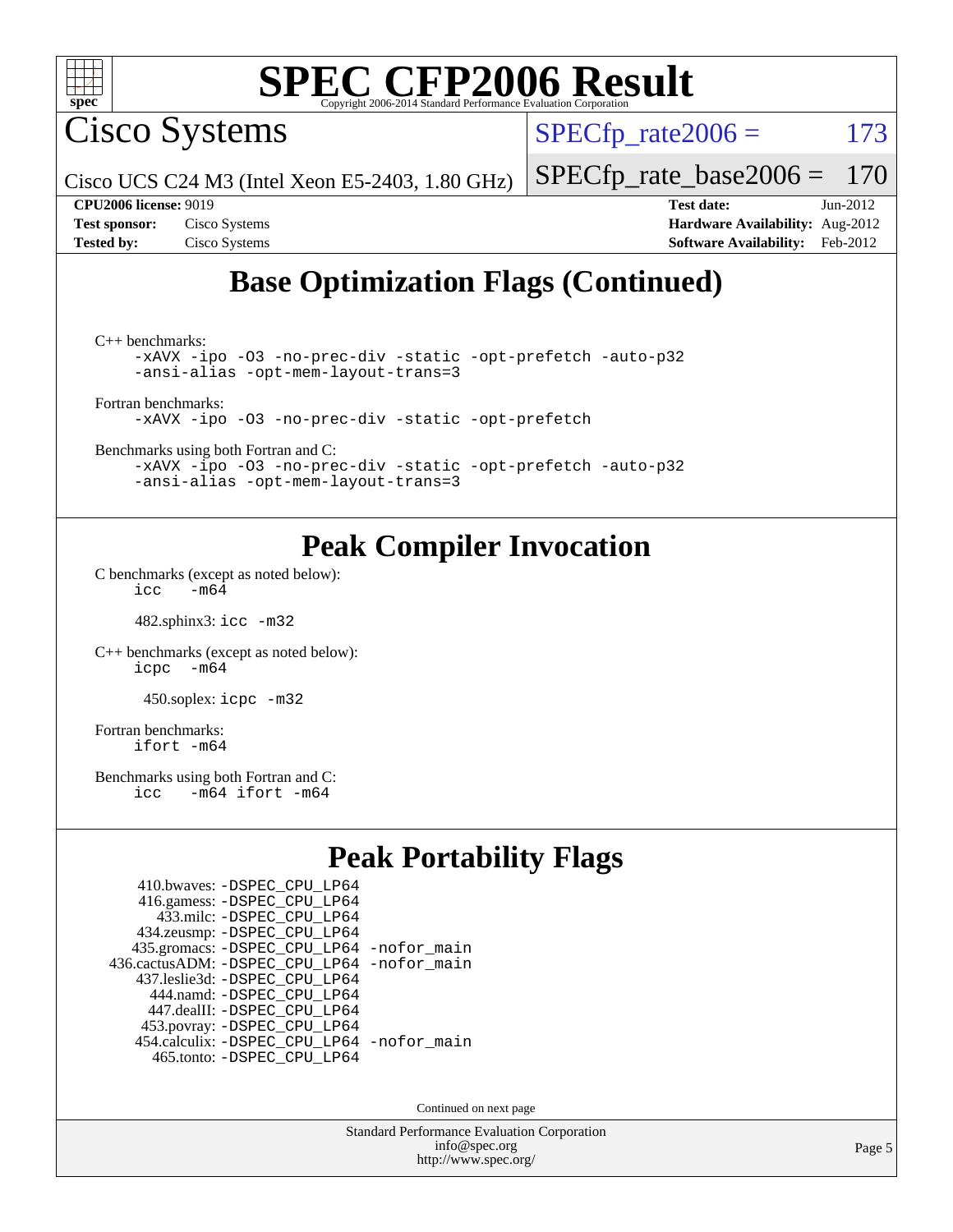

Cisco Systems

 $SPECTp\_rate2006 = 173$ 

Cisco UCS C24 M3 (Intel Xeon E5-2403, 1.80 GHz) [SPECfp\\_rate\\_base2006 =](http://www.spec.org/auto/cpu2006/Docs/result-fields.html#SPECfpratebase2006) 170

**[Tested by:](http://www.spec.org/auto/cpu2006/Docs/result-fields.html#Testedby)** Cisco Systems **[Software Availability:](http://www.spec.org/auto/cpu2006/Docs/result-fields.html#SoftwareAvailability)** Feb-2012

**[CPU2006 license:](http://www.spec.org/auto/cpu2006/Docs/result-fields.html#CPU2006license)** 9019 **[Test date:](http://www.spec.org/auto/cpu2006/Docs/result-fields.html#Testdate)** Jun-2012 **[Test sponsor:](http://www.spec.org/auto/cpu2006/Docs/result-fields.html#Testsponsor)** Cisco Systems **[Hardware Availability:](http://www.spec.org/auto/cpu2006/Docs/result-fields.html#HardwareAvailability)** Aug-2012

## **[Peak Portability Flags \(Continued\)](http://www.spec.org/auto/cpu2006/Docs/result-fields.html#PeakPortabilityFlags)**

470.lbm: [-DSPEC\\_CPU\\_LP64](http://www.spec.org/cpu2006/results/res2012q3/cpu2006-20120702-23330.flags.html#suite_peakPORTABILITY470_lbm_DSPEC_CPU_LP64)

481.wrf: [-DSPEC\\_CPU\\_LP64](http://www.spec.org/cpu2006/results/res2012q3/cpu2006-20120702-23330.flags.html#suite_peakPORTABILITY481_wrf_DSPEC_CPU_LP64) [-DSPEC\\_CPU\\_CASE\\_FLAG](http://www.spec.org/cpu2006/results/res2012q3/cpu2006-20120702-23330.flags.html#b481.wrf_peakCPORTABILITY_DSPEC_CPU_CASE_FLAG) [-DSPEC\\_CPU\\_LINUX](http://www.spec.org/cpu2006/results/res2012q3/cpu2006-20120702-23330.flags.html#b481.wrf_peakCPORTABILITY_DSPEC_CPU_LINUX)

## **[Peak Optimization Flags](http://www.spec.org/auto/cpu2006/Docs/result-fields.html#PeakOptimizationFlags)**

[C benchmarks](http://www.spec.org/auto/cpu2006/Docs/result-fields.html#Cbenchmarks):

433.milc:  $-x$ AVX(pass 2)  $-p$ rof-gen(pass 1)  $-p$ po(pass 2)  $-03$ (pass 2) [-no-prec-div](http://www.spec.org/cpu2006/results/res2012q3/cpu2006-20120702-23330.flags.html#user_peakPASS2_CFLAGSPASS2_LDFLAGS433_milc_f-no-prec-div)(pass 2) [-prof-use](http://www.spec.org/cpu2006/results/res2012q3/cpu2006-20120702-23330.flags.html#user_peakPASS2_CFLAGSPASS2_LDFLAGS433_milc_prof_use_bccf7792157ff70d64e32fe3e1250b55)(pass 2) [-static](http://www.spec.org/cpu2006/results/res2012q3/cpu2006-20120702-23330.flags.html#user_peakOPTIMIZE433_milc_f-static) [-auto-ilp32](http://www.spec.org/cpu2006/results/res2012q3/cpu2006-20120702-23330.flags.html#user_peakCOPTIMIZE433_milc_f-auto-ilp32) [-opt-mem-layout-trans=3](http://www.spec.org/cpu2006/results/res2012q3/cpu2006-20120702-23330.flags.html#user_peakCOPTIMIZE433_milc_f-opt-mem-layout-trans_a7b82ad4bd7abf52556d4961a2ae94d5)  $470$ .lbm: basepeak = yes

 482.sphinx3: [-xSSE4.2](http://www.spec.org/cpu2006/results/res2012q3/cpu2006-20120702-23330.flags.html#user_peakOPTIMIZE482_sphinx3_f-xSSE42_f91528193cf0b216347adb8b939d4107) [-ipo](http://www.spec.org/cpu2006/results/res2012q3/cpu2006-20120702-23330.flags.html#user_peakOPTIMIZE482_sphinx3_f-ipo) [-O3](http://www.spec.org/cpu2006/results/res2012q3/cpu2006-20120702-23330.flags.html#user_peakOPTIMIZE482_sphinx3_f-O3) [-no-prec-div](http://www.spec.org/cpu2006/results/res2012q3/cpu2006-20120702-23330.flags.html#user_peakOPTIMIZE482_sphinx3_f-no-prec-div) [-opt-prefetch](http://www.spec.org/cpu2006/results/res2012q3/cpu2006-20120702-23330.flags.html#user_peakOPTIMIZE482_sphinx3_f-opt-prefetch) [-static](http://www.spec.org/cpu2006/results/res2012q3/cpu2006-20120702-23330.flags.html#user_peakOPTIMIZE482_sphinx3_f-static) [-unroll2](http://www.spec.org/cpu2006/results/res2012q3/cpu2006-20120702-23330.flags.html#user_peakCOPTIMIZE482_sphinx3_f-unroll_784dae83bebfb236979b41d2422d7ec2)

[C++ benchmarks:](http://www.spec.org/auto/cpu2006/Docs/result-fields.html#CXXbenchmarks)

 444.namd: [-xAVX](http://www.spec.org/cpu2006/results/res2012q3/cpu2006-20120702-23330.flags.html#user_peakPASS2_CXXFLAGSPASS2_LDFLAGS444_namd_f-xAVX)(pass 2) [-prof-gen](http://www.spec.org/cpu2006/results/res2012q3/cpu2006-20120702-23330.flags.html#user_peakPASS1_CXXFLAGSPASS1_LDFLAGS444_namd_prof_gen_e43856698f6ca7b7e442dfd80e94a8fc)(pass 1) [-ipo](http://www.spec.org/cpu2006/results/res2012q3/cpu2006-20120702-23330.flags.html#user_peakPASS2_CXXFLAGSPASS2_LDFLAGS444_namd_f-ipo)(pass 2) [-O3](http://www.spec.org/cpu2006/results/res2012q3/cpu2006-20120702-23330.flags.html#user_peakPASS2_CXXFLAGSPASS2_LDFLAGS444_namd_f-O3)(pass 2) [-no-prec-div](http://www.spec.org/cpu2006/results/res2012q3/cpu2006-20120702-23330.flags.html#user_peakPASS2_CXXFLAGSPASS2_LDFLAGS444_namd_f-no-prec-div)(pass 2) [-prof-use](http://www.spec.org/cpu2006/results/res2012q3/cpu2006-20120702-23330.flags.html#user_peakPASS2_CXXFLAGSPASS2_LDFLAGS444_namd_prof_use_bccf7792157ff70d64e32fe3e1250b55)(pass 2) [-fno-alias](http://www.spec.org/cpu2006/results/res2012q3/cpu2006-20120702-23330.flags.html#user_peakCXXOPTIMIZE444_namd_f-no-alias_694e77f6c5a51e658e82ccff53a9e63a) [-auto-ilp32](http://www.spec.org/cpu2006/results/res2012q3/cpu2006-20120702-23330.flags.html#user_peakCXXOPTIMIZE444_namd_f-auto-ilp32)

447.dealII: basepeak = yes

 450.soplex: [-xAVX](http://www.spec.org/cpu2006/results/res2012q3/cpu2006-20120702-23330.flags.html#user_peakPASS2_CXXFLAGSPASS2_LDFLAGS450_soplex_f-xAVX)(pass 2) [-prof-gen](http://www.spec.org/cpu2006/results/res2012q3/cpu2006-20120702-23330.flags.html#user_peakPASS1_CXXFLAGSPASS1_LDFLAGS450_soplex_prof_gen_e43856698f6ca7b7e442dfd80e94a8fc)(pass 1) [-ipo](http://www.spec.org/cpu2006/results/res2012q3/cpu2006-20120702-23330.flags.html#user_peakPASS2_CXXFLAGSPASS2_LDFLAGS450_soplex_f-ipo)(pass 2) [-O3](http://www.spec.org/cpu2006/results/res2012q3/cpu2006-20120702-23330.flags.html#user_peakPASS2_CXXFLAGSPASS2_LDFLAGS450_soplex_f-O3)(pass 2) [-no-prec-div](http://www.spec.org/cpu2006/results/res2012q3/cpu2006-20120702-23330.flags.html#user_peakPASS2_CXXFLAGSPASS2_LDFLAGS450_soplex_f-no-prec-div)(pass 2) [-prof-use](http://www.spec.org/cpu2006/results/res2012q3/cpu2006-20120702-23330.flags.html#user_peakPASS2_CXXFLAGSPASS2_LDFLAGS450_soplex_prof_use_bccf7792157ff70d64e32fe3e1250b55)(pass 2) [-opt-malloc-options=3](http://www.spec.org/cpu2006/results/res2012q3/cpu2006-20120702-23330.flags.html#user_peakOPTIMIZE450_soplex_f-opt-malloc-options_13ab9b803cf986b4ee62f0a5998c2238)

 453.povray: [-xAVX](http://www.spec.org/cpu2006/results/res2012q3/cpu2006-20120702-23330.flags.html#user_peakPASS2_CXXFLAGSPASS2_LDFLAGS453_povray_f-xAVX)(pass 2) [-prof-gen](http://www.spec.org/cpu2006/results/res2012q3/cpu2006-20120702-23330.flags.html#user_peakPASS1_CXXFLAGSPASS1_LDFLAGS453_povray_prof_gen_e43856698f6ca7b7e442dfd80e94a8fc)(pass 1) [-ipo](http://www.spec.org/cpu2006/results/res2012q3/cpu2006-20120702-23330.flags.html#user_peakPASS2_CXXFLAGSPASS2_LDFLAGS453_povray_f-ipo)(pass 2) [-O3](http://www.spec.org/cpu2006/results/res2012q3/cpu2006-20120702-23330.flags.html#user_peakPASS2_CXXFLAGSPASS2_LDFLAGS453_povray_f-O3)(pass 2) [-no-prec-div](http://www.spec.org/cpu2006/results/res2012q3/cpu2006-20120702-23330.flags.html#user_peakPASS2_CXXFLAGSPASS2_LDFLAGS453_povray_f-no-prec-div)(pass 2) [-prof-use](http://www.spec.org/cpu2006/results/res2012q3/cpu2006-20120702-23330.flags.html#user_peakPASS2_CXXFLAGSPASS2_LDFLAGS453_povray_prof_use_bccf7792157ff70d64e32fe3e1250b55)(pass 2) [-auto-ilp32](http://www.spec.org/cpu2006/results/res2012q3/cpu2006-20120702-23330.flags.html#user_peakCXXOPTIMIZE453_povray_f-auto-ilp32) [-opt-mem-layout-trans=3](http://www.spec.org/cpu2006/results/res2012q3/cpu2006-20120702-23330.flags.html#user_peakCXXOPTIMIZE453_povray_f-opt-mem-layout-trans_a7b82ad4bd7abf52556d4961a2ae94d5)

[Fortran benchmarks](http://www.spec.org/auto/cpu2006/Docs/result-fields.html#Fortranbenchmarks):

 410.bwaves: [-xAVX](http://www.spec.org/cpu2006/results/res2012q3/cpu2006-20120702-23330.flags.html#user_peakPASS2_FFLAGSPASS2_LDFLAGS410_bwaves_f-xAVX)(pass 2) [-prof-gen](http://www.spec.org/cpu2006/results/res2012q3/cpu2006-20120702-23330.flags.html#user_peakPASS1_FFLAGSPASS1_LDFLAGS410_bwaves_prof_gen_e43856698f6ca7b7e442dfd80e94a8fc)(pass 1) [-ipo](http://www.spec.org/cpu2006/results/res2012q3/cpu2006-20120702-23330.flags.html#user_peakPASS2_FFLAGSPASS2_LDFLAGS410_bwaves_f-ipo)(pass 2) [-O3](http://www.spec.org/cpu2006/results/res2012q3/cpu2006-20120702-23330.flags.html#user_peakPASS2_FFLAGSPASS2_LDFLAGS410_bwaves_f-O3)(pass 2) [-no-prec-div](http://www.spec.org/cpu2006/results/res2012q3/cpu2006-20120702-23330.flags.html#user_peakPASS2_FFLAGSPASS2_LDFLAGS410_bwaves_f-no-prec-div)(pass 2) [-prof-use](http://www.spec.org/cpu2006/results/res2012q3/cpu2006-20120702-23330.flags.html#user_peakPASS2_FFLAGSPASS2_LDFLAGS410_bwaves_prof_use_bccf7792157ff70d64e32fe3e1250b55)(pass 2) [-static](http://www.spec.org/cpu2006/results/res2012q3/cpu2006-20120702-23330.flags.html#user_peakOPTIMIZE410_bwaves_f-static)

 416.gamess: [-xAVX](http://www.spec.org/cpu2006/results/res2012q3/cpu2006-20120702-23330.flags.html#user_peakPASS2_FFLAGSPASS2_LDFLAGS416_gamess_f-xAVX)(pass 2) [-prof-gen](http://www.spec.org/cpu2006/results/res2012q3/cpu2006-20120702-23330.flags.html#user_peakPASS1_FFLAGSPASS1_LDFLAGS416_gamess_prof_gen_e43856698f6ca7b7e442dfd80e94a8fc)(pass 1) [-ipo](http://www.spec.org/cpu2006/results/res2012q3/cpu2006-20120702-23330.flags.html#user_peakPASS2_FFLAGSPASS2_LDFLAGS416_gamess_f-ipo)(pass 2) [-O3](http://www.spec.org/cpu2006/results/res2012q3/cpu2006-20120702-23330.flags.html#user_peakPASS2_FFLAGSPASS2_LDFLAGS416_gamess_f-O3)(pass 2)  $-$ no-prec-div $(pass 2)$  [-prof-use](http://www.spec.org/cpu2006/results/res2012q3/cpu2006-20120702-23330.flags.html#user_peakPASS2_FFLAGSPASS2_LDFLAGS416_gamess_prof_use_bccf7792157ff70d64e32fe3e1250b55) $(pass 2)$  [-unroll2](http://www.spec.org/cpu2006/results/res2012q3/cpu2006-20120702-23330.flags.html#user_peakOPTIMIZE416_gamess_f-unroll_784dae83bebfb236979b41d2422d7ec2) [-inline-level=0](http://www.spec.org/cpu2006/results/res2012q3/cpu2006-20120702-23330.flags.html#user_peakOPTIMIZE416_gamess_f-inline-level_318d07a09274ad25e8d15dbfaa68ba50) [-scalar-rep-](http://www.spec.org/cpu2006/results/res2012q3/cpu2006-20120702-23330.flags.html#user_peakOPTIMIZE416_gamess_f-disablescalarrep_abbcad04450fb118e4809c81d83c8a1d) [-static](http://www.spec.org/cpu2006/results/res2012q3/cpu2006-20120702-23330.flags.html#user_peakOPTIMIZE416_gamess_f-static)

434.zeusmp: basepeak = yes

437.leslie3d: [-xAVX](http://www.spec.org/cpu2006/results/res2012q3/cpu2006-20120702-23330.flags.html#user_peakOPTIMIZE437_leslie3d_f-xAVX) [-ipo](http://www.spec.org/cpu2006/results/res2012q3/cpu2006-20120702-23330.flags.html#user_peakOPTIMIZE437_leslie3d_f-ipo) [-O3](http://www.spec.org/cpu2006/results/res2012q3/cpu2006-20120702-23330.flags.html#user_peakOPTIMIZE437_leslie3d_f-O3) [-no-prec-div](http://www.spec.org/cpu2006/results/res2012q3/cpu2006-20120702-23330.flags.html#user_peakOPTIMIZE437_leslie3d_f-no-prec-div) [-static](http://www.spec.org/cpu2006/results/res2012q3/cpu2006-20120702-23330.flags.html#user_peakOPTIMIZE437_leslie3d_f-static) [-opt-prefetch](http://www.spec.org/cpu2006/results/res2012q3/cpu2006-20120702-23330.flags.html#user_peakOPTIMIZE437_leslie3d_f-opt-prefetch)

```
 459.GemsFDTD: -xAVX(pass 2) -prof-gen(pass 1) -ipo(pass 2) -O3(pass 2)
              -no-prec-div(pass 2) -prof-use(pass 2) -opt-malloc-options=3
```
Continued on next page